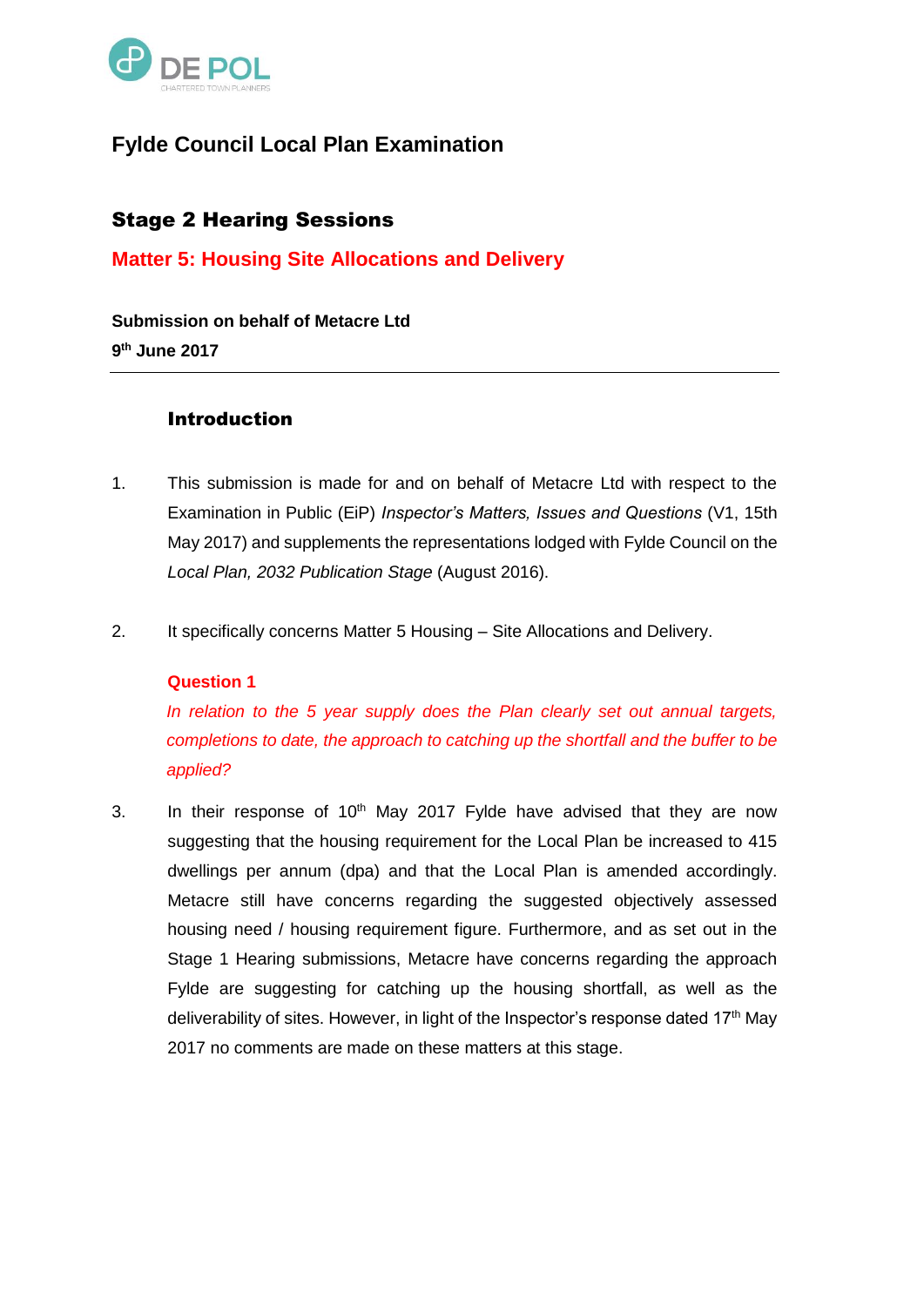#### **Question 6**

#### *Is the methodology for site assessment and selection robust and justified?*

4. It is unclear what methodology has been used as the allocated sites appear to have been chosen primarily on the basis of which sites already have planning permission.

#### **Question 7**

*Are the proposed housing site allocations in policies SL1-SL5 justified and deliverable? Are the delivery rates for the sites reasonable and achievable?*

5. Metacre have concerns regarding the deliverability and suggested delivery rates for a number of allocated sites. However, it is understood from the Inspector's letter of 17<sup>th</sup> May that consultation on the 5 year housing land supply and the housing trajectory will occur after stage 2. This response is therefore limited to sites allocated in policies SL1-SL5 which are either not considered justified / deliverable or are unlikely to deliver the amount of housing suggested over the full plan period. Metacre still have concerns regarding the suggested start date and delivery rate of other sites and allowances identified in the trajectory, which would have implications on the five year housing supply, but this is for discussion after the Stage 2 Hearings.

#### HSS1 Queensway (policy SL1)

6. This is a major strategic site for 1,150 dwellings, of which the updated trajectory anticipates 870 will be delivered over the plan period (policy SL2 originally suggested 930). This delivery rate assumes there are two developers, with the first 30 houses being built in 2017/18 and 60 dpa thereafter. Whilst this site exceeds 300 dwellings housing developer Kensington Developments Ltd has secured reserved matters approval for phase 1 and have submitted reserved matters for the remainder of the development. This indicates one developer, not two. Consequently, the number of dwellings likely to be delivered from this site over the plan period is reduced by half to 434 (435 less than in the trajectory).

#### HS2 Jubilee House, Lytham (policy SL1)

7. This site is allocated for 20 dwellings, however, it is currently a business park and some 14 months after securing outline residential consent planning permission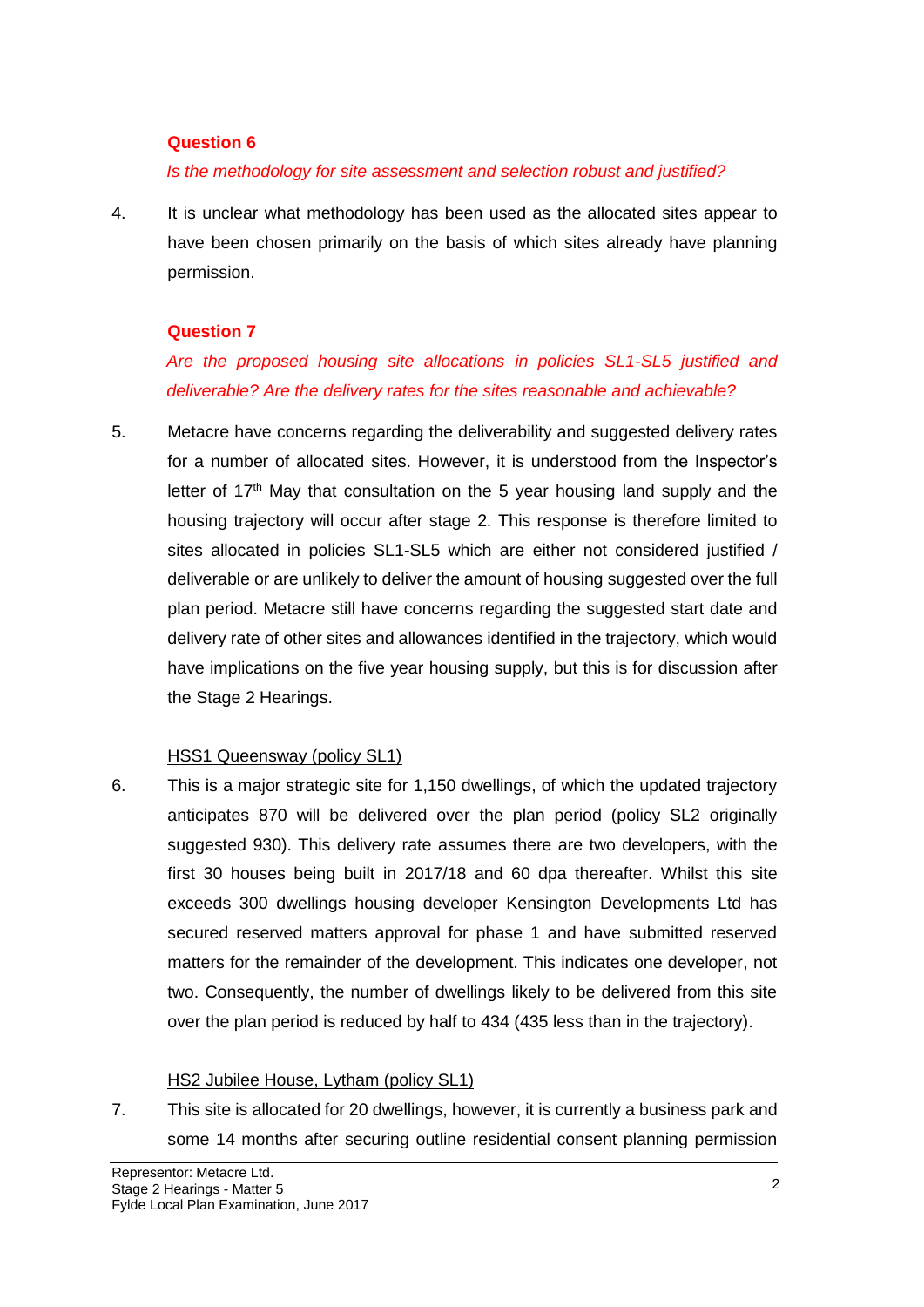was sought and granted for the erection of a sign displaying the occupants of the offices (ref no. 14/0762). The residential consent (13/0001) also expired in August 2016. This suggests that the owner does not intend to seek the residential redevelopment of the site, raising questions about the realistic deliverability of this allocation.

## HS6 North Promenade (policy SL1)

8. This site is allocated for 12 dwellings. Outline planning permission was originally granted in April 2013 (08/0853) and was then renewed in June 2014 (13/0744). There is no evidence on the Council's web site of Reserved Matters having been submitted and the latest outline permission expired on  $9<sup>th</sup>$  June 2017. Moreover, these permissions require the demolition of 68 North Promenade and in June 2015 planning permission was granted for a single storey domestic extension to 68 North Promenade (15/0228). The Building Control record ref: R/BN/15/0413 also confirms that this extension has been completed. This suggests that the owner does not intend to seek the residential redevelopment of the site.

#### HS12 Fairways, St Annes (policy SL1)

9. This allocation is for 20 dwellings. However, Fylde DC Committee resolved to grant outline planning permission on this site, subject to a s.106 Agreement, over 9 years ago in 2008 (08/0092). The Council's web site indicates that there is still no completed s.106 and thus no planning permission. Development plans have to be realistic, particularly with regards to delivering the Borough's housing requirement. The fact that there has been no progress on this site in 9 years raises concerns about its realistic deliverability.

#### HS13 Kingsway Garage (policy SL1)

10. This allocation is for 30 dwellings. Fylde DC Committee resolved to grant outline planning permission on this site subject to a s.106 over 4 years ago in Oct 2012 (11/0667). The Council's web site indicates that there is still no completed s.106 and thus no planning permission. The fact that there has been no progress on this site since Oct 2012 raises concerns about its realistic deliverability.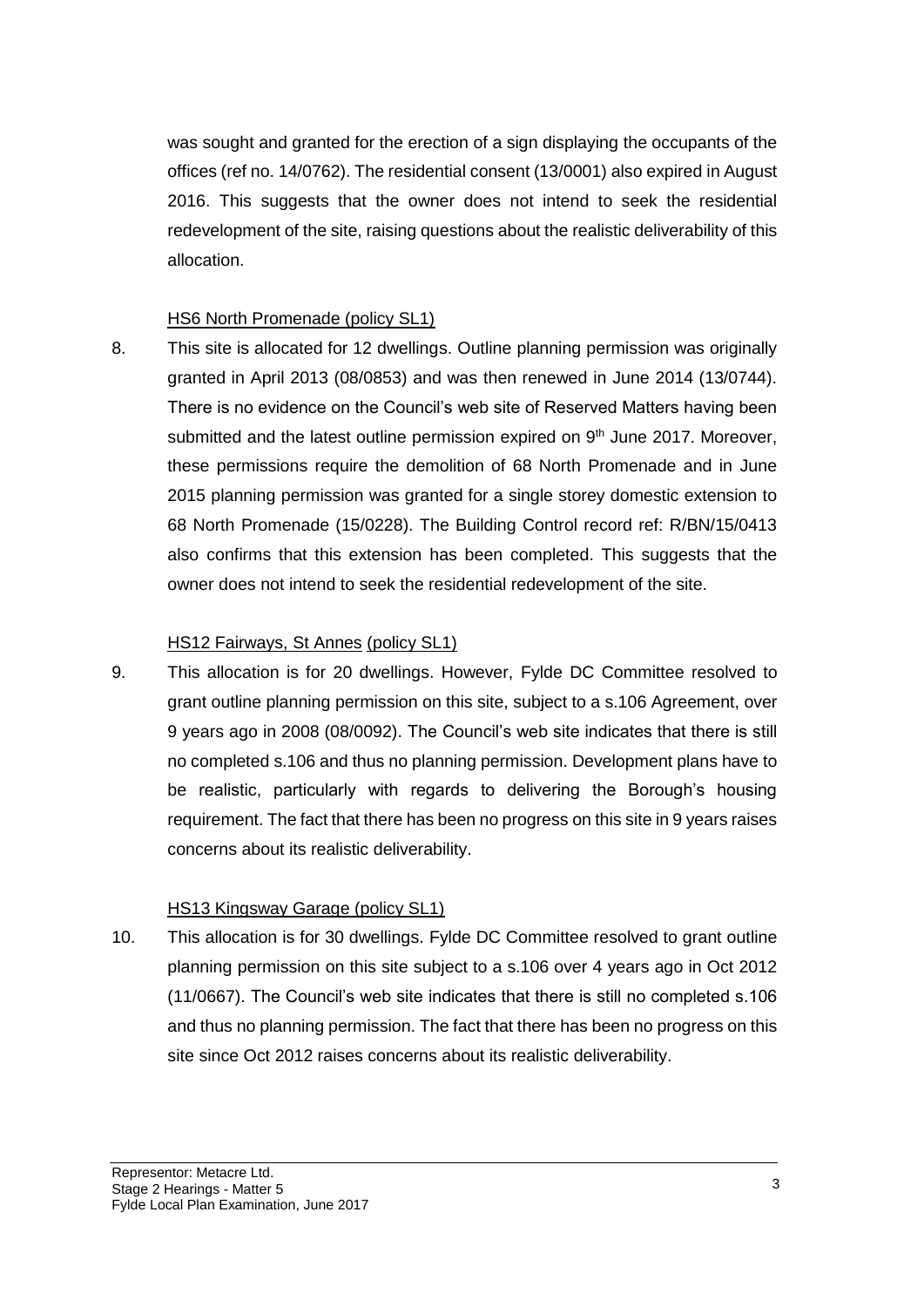## MUS2 Whyndyke Farm (Policy SL2)

- 11. This is a major strategic site for 1,310 dwellings, 20ha of Class B2 / B8 uses, Primary School, two Local Neighbourhood Centres, Class A4 and D1 uses, together with open space and other infrastructure. Policy SL2 suggests that 810 houses will be delivered over the plan period, although Fylde's updated trajectory now suggests 750. This is based on the first 30 houses being completed in 2019/20 and the site being built out at 60 dwellings per annum (dpa) thereafter.
- 12. The annual delivery rate is not considered unreasonable on the basis that there is likely to be more than one developer. However, it is considered that the suggested start date is unrealistic and as a result the site is unlikely to deliver the suggested 750 houses over the Plan period. In this respect, whilst Fylde's Development Control Committee have resolved to grant outline planning permission, this has yet to be issued as the required s.106 Agreement is still being produced. The applicants are landowners, not developers, and the site will therefore require marketing as well as reserved matters applications to be submitted / approved. There are also a significant number of conditions which require discharging before development can commence. This is also a major strategic site requiring significant infrastructure, including an internal distributor road together with improvement schemes to the M55 junction and other off-site highway works. The proposed conditions on the Committee Report require some of this infrastructure to be implemented prior to the occupation of the first dwelling. It is therefore unlikely that this site will start to deliver housing as early as 2019/20, as suggested in the trajectory. Consequently the site is unlikely to deliver the suggested 750 houses over the Plan period.

## HSS5 Cropper Road West, Whitehills (policy SL2)

13. The policy and updated trajectory identifies this site as delivering 442 dwellings over the plan period. This assumes a delivery rate applicable for two developers, i.e. 30 dpa in the first year followed by 60 dpa thereafter. Fylde's table in their  $27<sup>th</sup>$ January response states that this site is owned by Wainhomes and that an application is expected shortly. If there is known to be only one developer then there is no justification for the higher delivery rate. If the housing trajectory were amended accordingly it would mean only 315 dwellings would be delivered over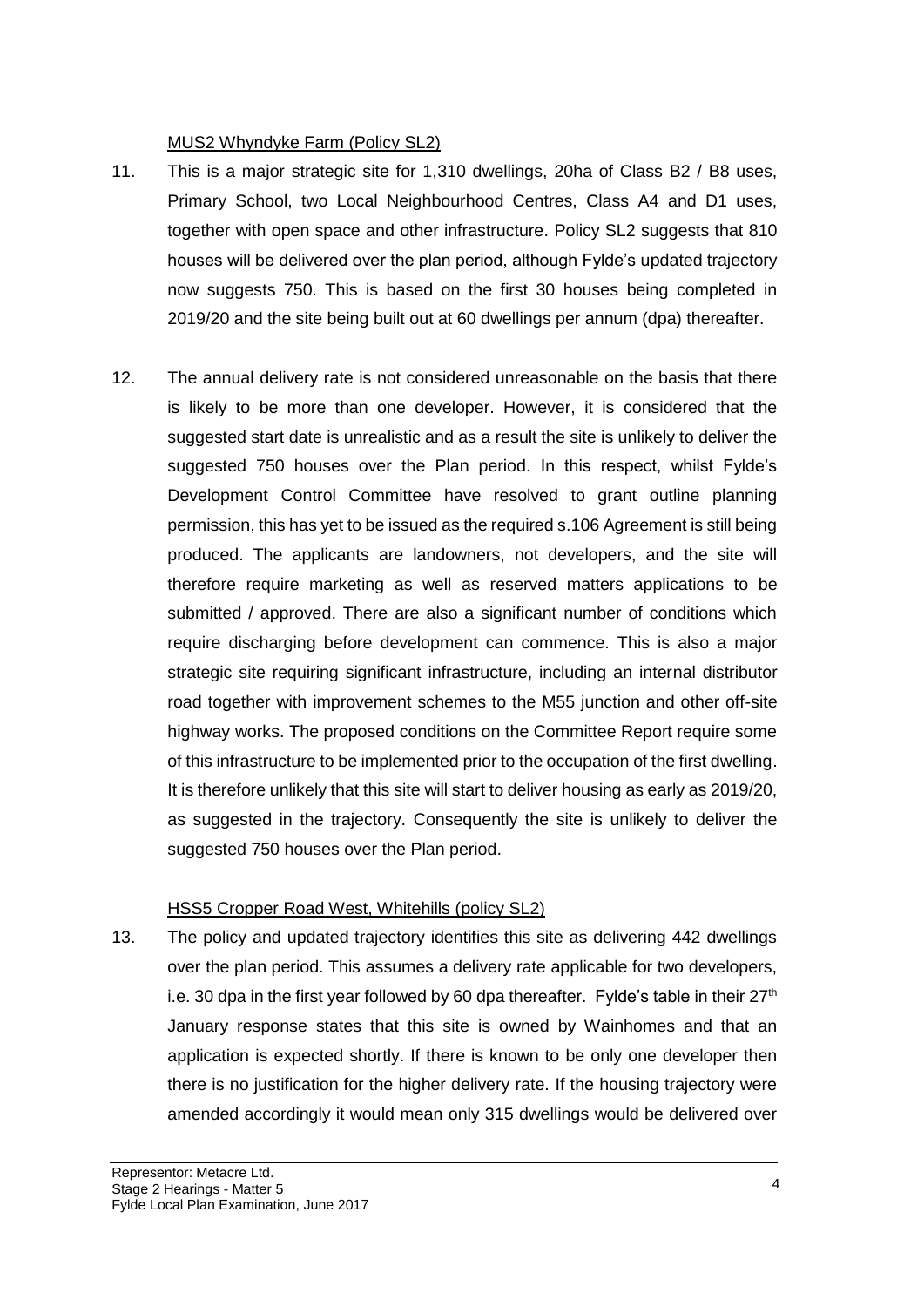the plan period (127 less than suggested in the trajectory). This is assuming the start date remains the same.

#### HS30 Pennine View, Wesham (policy SL4)

14. This site is allocated for 12 dwellings but has a history of unimplemented planning permissions such as 10/0307 which obtained a resolution to approve subject to a Section 106 Agreement which the applicant failed to sign. The latest application obtained outline planning approval in September 2013 (13/0364) which expired in September 2016. This suggests that there are constraints preventing this site being brought forward.

### HS47 North View Farm, Wrea Green (policy SL5)

- 15. This site is allocated for 15 dwellings. Whilst an outline application for 15 dwellings (14/0880) and a full application for 11 dwellings (15/0296) were submitted over 2 years ago, according to the Council's web site both applications were withdrawn and there have been no resubmissions. This raises concerns regarding the realistic deliverability of this site.
- 16. It is noted that the Council's updated housing trajectory identifies a total of 8,793 dwellings coming forward within the Plan period, which includes completions, allocations, committed sites and a range of allowances. If the trajectory is amended to reflect the above, this supply falls by at least 676 dwellings before consideration is given to the realistic delivery from strategic allocation MUS2 and the various allowances. This means the Plan is over 600 dwellings short of meeting the Council's suggested new housing requirement of 8,715 dwellings identified in their response of  $10<sup>th</sup>$  May 2017, which Metacre also consider to still be too low to meet the OAN.

## **Question 8**

In Policy SL5 no sites are listed for Elswick as these will be determined as part of *the Neighbourhood Plan (NP). What is the timescale for the NP and is this approach justified?*

17. Whilst the Neighbourhood Plan area has been approved and a questionnaire to local residents circulated, it is understood that there has been no further progress.